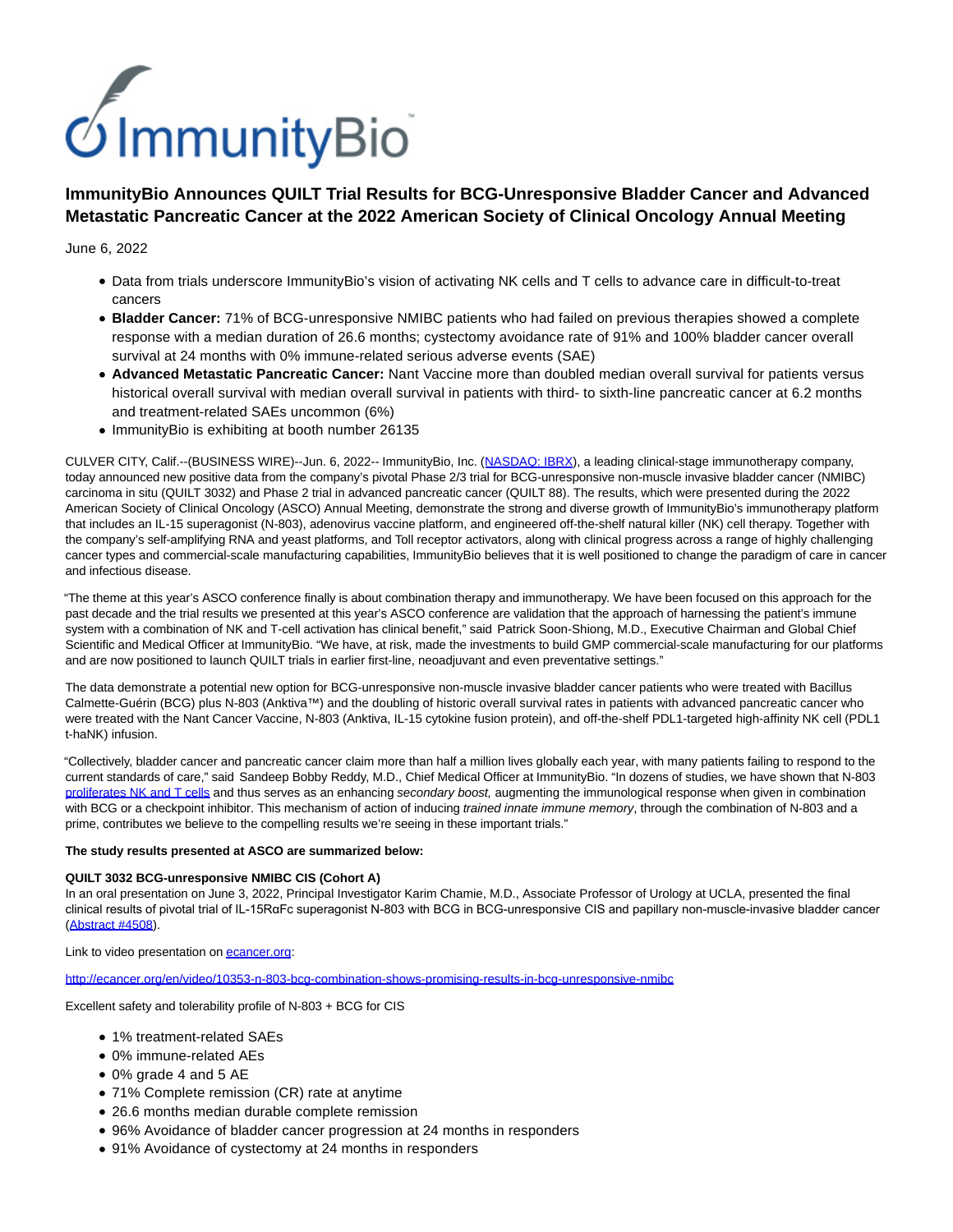- 100% Bladder cancer-specific overall survival at 24 months
- Favorable & familiar dosing schedule with activity localized to the bladder

QUILT 3.032 is an open-label, three cohort, multicenter Phase 2/3 study of intravesical BCG plus N-803 in patients with BCG-unresponsive high-grade NMIBC [\(NCT03022825\)](https://cts.businesswire.com/ct/CT?id=smartlink&url=https%3A%2F%2Fclinicaltrials.gov%2Fct2%2Fshow%2FNCT03022825%3Fterm%3DQUILT%2B3.032%26draw%3D2%26rank%3D2&esheet=52740138&newsitemid=20220606005443&lan=en-US&anchor=NCT03022825&index=5&md5=18ec4a4f716ef3e908f38a85fa108121) and was opened in 2017. The primary endpoint for Cohort A of this Phase 2/3 study is incidence of complete response (CR) of CIS at any time. The U.S. Food and Drug Administration (FDA) previously granted N-803 Breakthrough Therapy and Fast Track designations when used in combination with Bacillus Calmette-Guerin (BCG) for the treatment of BCG-unresponsive NMIBC CIS. On May 23, 2022, ImmunityBio announced that it had submitted a Biologics License Application (BLA) to the FDA for N-803 plus BCG for the treatment of BCG-unresponsive non-muscle invasive bladder cancer (NMIBC) carcinoma in situ (CIS) with or without Ta or T1 disease.

#### **QUILT 88 Pancreatic Cancer**

The study results were presented on June 4, 2022 by the Principal Investigator Dr. Tara Seery of Hoag Cancer Center in a poster session titled Phase 2 clinical trial of DAMP inducers combined with IL15 superagonist, N-803, and anti–PD-L1 NK cell therapy more than doubles historical overall survival in patients with third- to sixth-line advanced pancreatic cancer [\(Abstract #4147, Poster #132\).](https://cts.businesswire.com/ct/CT?id=smartlink&url=https%3A%2F%2Fmeetings.asco.org%2Fabstracts-presentations%2F210969&esheet=52740138&newsitemid=20220606005443&lan=en-US&anchor=Abstract+%234147%2C+Poster+%23132&index=6&md5=8650a90cd9401d6cbfb6f68ba845888a)

- Nant Cancer Vaccine (NCV) more than doubled median OS versus historical OS (Manax ASCO GI 2019) of 3 months after >2L
- $\bullet$  Median overall survival in 3<sup>rd</sup> line subjects (n=34) was 6.2 months (95% CI: 4.9, 9.8)
- Overall survival for ITT population (N=78) of  $3^{rd}$ ,  $4^{th}$  and  $5^{th}$  line is 5.8 months (95% CI: 4.0, 6.9)
- Treatment-related (TR) SAEs were uncommon (6%), no TR deaths were reported
- All treatments were performed as outpatient
- Treatment ongoing for 25 patients

"For the first time, we are seeing clinical efficacy of immunotherapy in pancreatic cancer. Lung, Kidney, Head and Neck cancer, melanoma and many other cancers have been successfully treated with immunotherapy, but pancreatic cancer has been left behind in the revolution. Now, with ImmunityBio's combination immunotherapy there is renewed hope for patients with this dreaded disease," said Dr. Seery. "We are hopeful to be able to present similar results at future ASCO conferences in the other cohorts of this trial in which we continue to enroll patients."

QUILT 88 is a Phase 2, randomized, three-cohort, open-label study evaluating the comparative efficacy and overall safety of standard-of-care chemotherapy versus low-dose chemotherapy in combination with PD-L1 t-haNK, N-803, and aldoxorubicin in subjects with locally advanced or metastatic pancreatic cancer [\(NCT04390399\).](https://cts.businesswire.com/ct/CT?id=smartlink&url=https%3A%2F%2Fclinicaltrials.gov%2Fct2%2Fshow%2FNCT04390399%3Fterm%3DNCT04390399%26draw%3D2%26rank%3D1&esheet=52740138&newsitemid=20220606005443&lan=en-US&anchor=NCT04390399&index=7&md5=81f95f9786ead023803944693e565608) Each treatment setting, as well as each first- and second-line or later maintenance treatment, will be evaluated independently as Cohorts A, B, and C, respectively, with Cohorts A and B having independent experimental and control arms. The study is expected to enroll 328 subjects across all three cohorts (63 of 80 participants are currently enrolled in Cohort C, third-line or greater). The primary objective of Cohorts A and B is progression-free survival (PFS) per RECIST V1.1, and the objective of Cohort C is overall survival (OS). Secondary objectives include initial safety and additional efficacy measures, including overall response rate (ORR), complete response (CR) rate, durability of response (DoR), disease control rate (DCR), and overall survival (OS).

Currently, four trial sites have been activated: Hoag Memorial Hospital Presbyterian in Orange County, Calif., The Chan Soon-Shiong Institute for Medicine in Los Angeles County, Calif., Avera McKennan Hospital and University Health Center in Sioux Falls, South Dakota, which serves patients in the tri-state area (Iowa, Nebraska and South Dakota); and Astera Cancer Care, East Brunswick, N.J.

### **About ImmunityBio**

ImmunityBio is a clinical-stage biotechnology company developing next-generation therapies and vaccines that bolster the natural immune system to defeat cancers and infectious diseases. The company's range of immunotherapy and cell therapy platforms, alone and together, act to drive and sustain an immune response with the goal of creating durable and safe protection against disease. These platforms and their associated product candidates are designed to be more effective, accessible, and easily administered than current standards of care in oncology and infectious diseases.

ImmunityBio's clinical pipeline consists of 27 clinical trials—18 of which are in Phase 2 or 3 development—across 13 indications in liquid and solid tumors (including bladder, pancreatic, and lung cancers) and infectious diseases (including SARS-CoV-2 and HIV). Anktiva™, ImmunityBio's lead cytokine fusion protein, is a novel interleukin-15 (IL-15) superagonist complex and has received Breakthrough Therapy and Fast Track Designations from the U.S. Food and Drug Administration (FDA) for BCG-unresponsive CIS non-muscle invasive bladder cancer (NMIBC).

The company has established GMP manufacturing capacity at scale with cutting-edge cell manufacturing expertise and ready-to-scale facilities, as well as extensive and seasoned R&D, clinical trial, and regulatory operations, and development teams. For more information, please visit: [www.immunitybio.com](https://cts.businesswire.com/ct/CT?id=smartlink&url=https%3A%2F%2Fimmunitybio.com%2F&esheet=52740138&newsitemid=20220606005443&lan=en-US&anchor=www.immunitybio.com&index=8&md5=09c17ed6322f0415a8519c620feaea7a)

### **Forward Looking Statements**

This press release contains forward-looking statements within the meaning of the Private Securities Litigation Reform Act of 1995, such as statements regarding data from the clinical trials for certain of ImmunityBio's product candidates, regulatory review process and timing thereof, potential implications to be drawn from the QUILT 3.032 and QUILT 88 studies, whether the described mechanism of action contributes to response rate and duration, potential commercialization of ImmunityBio's product candidates, ImmunityBio's product candidates as compared to existing treatment options, and clinical trial enrollment, advancements and data, among others. Statements in this press release that are not statements of historical fact are considered forward-looking statements, which are usually identified by the use of words such as "anticipates," "believes," "continues," "could," "estimates," "expects," "intends," "may," "plans," "potential," "predicts," "indicate," "projects," "seeks," "should," "will," and variations of such words or similar expressions. Statements of past performance, efforts, or results of our preclinical and clinical trials, about which inferences or assumptions may be made, can also be forward-looking statements and are not indicative of future performance or results. Forward-looking statements are neither forecasts, promises nor guarantees, and are based on the current beliefs of ImmunityBio's management as well as assumptions made by and information currently available to ImmunityBio. Such information may be limited or incomplete, and ImmunityBio's statements should not be read to indicate that it has conducted a thorough inquiry into, or review of, all potentially available relevant information. Such statements reflect the current views of ImmunityBio with respect to future events and are subject to known and unknown risks, including business, regulatory, economic and competitive risks, uncertainties, contingencies and assumptions about ImmunityBio, including, without limitation, (i) whether the FDA will fileand/or approve ImmunityBio's recently submitted BLA and the risks and uncertainties associated with the regulatory approval process, (ii) the ability of